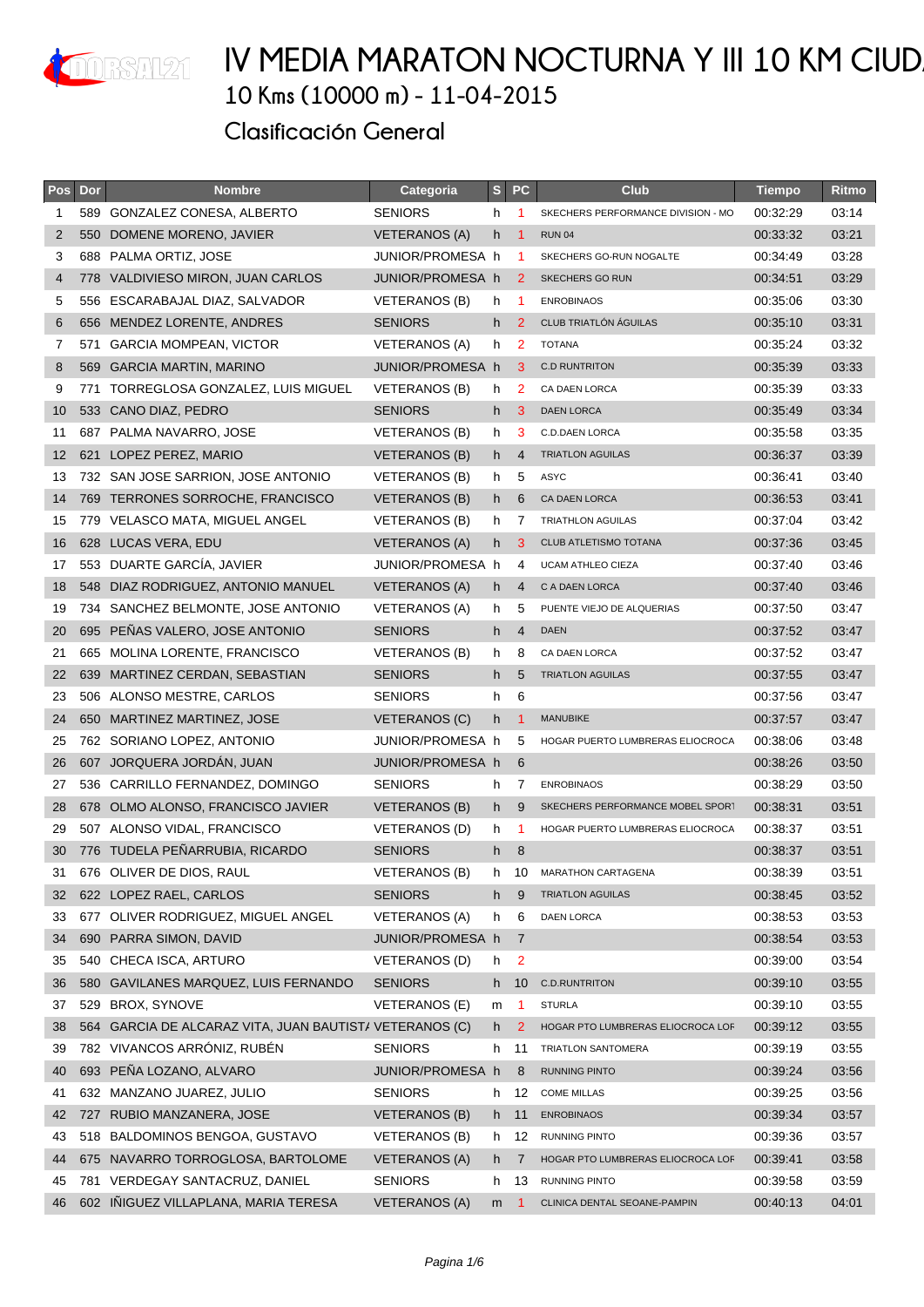

| Pos | Dor | <b>Nombre</b>                        | Categoria            | S   | <b>PC</b>      | Club                                | <b>Tiempo</b> | Ritmo |
|-----|-----|--------------------------------------|----------------------|-----|----------------|-------------------------------------|---------------|-------|
| 47  |     | 434 CARRALERO GONZALEZ, JOAQUIN      | <b>VETERANOS (D)</b> | h   | 3              | MARATHON CARTAGENA                  | 00:40:32      | 04:03 |
| 48  | 659 | MILLÁN COBO, JOSÉ MANUEL             | VETERANOS (C)        | h   | 3              | <b>GRUPO EUROPA</b>                 | 00:40:40      | 04:04 |
| 49  |     | 609 LEIVA LOPEZ, ENRIQUE             | <b>SENIORS</b>       | h   | 14             | C.T.AGUILAS                         | 00:40:47      | 04:04 |
| 50  |     | 720 RODRIGUEZ LEDESMA, JUAN MANUEL   | VETERANOS (C)        | h.  | 4              | <b>C.D PERRUCHO TEAM</b>            | 00:40:51      | 04:05 |
| 51  | 549 | DÓLERA LÓPEZ, FRANCISCO              | VETERANOS (B)        | h.  | 13             | <b>INDEPENDIENTE</b>                | 00:41:00      | 04:06 |
| 52  |     | 618 LOPEZ MARTINEZ, ANDRES           | VETERANOS (B)        |     | h 14           |                                     | 00:41:10      | 04:07 |
| 53  |     | 603 JAEN ROLDAN, JUAN JOSE           | VETERANOS (E)        | h.  | -1             | <b>RETOYOSIPUEDO</b>                | 00:41:11      | 04:07 |
| 54  | 669 | MORA GUIRADO, JOSE ENRIQUE           | <b>VETERANOS (D)</b> | h.  | $\overline{4}$ |                                     | 00:41:18      | 04:07 |
| 55  |     | 558 ESPIN SOLER, FRANCISCO JOSE      | <b>SENIORS</b>       | h.  | 15             | C.A. MORATALLA FILIPPEDES           | 00:41:19      | 04:07 |
| 56  |     | 539 CERVANTES CASADO, ANTONIO        | <b>VETERANOS (A)</b> | h   | 8              |                                     | 00:41:27      | 04:08 |
| 57  |     | 770 TOMAS PANALES, JOSE GASPAR       | VETERANOS (C)        | h   | 5              | C.A.C. JACINTO BENAVENTE            | 00:41:32      | 04:09 |
| 58  |     | 703 PIANELO MELENCHON, JUAN BAUTISTA | VETERANOS (C)        | h.  | 6              |                                     | 00:41:40      | 04:10 |
| 59  | 749 | SANCHEZ SANCHEZ, MIGUEL ANGEL        | VETERANOS (A)        | h.  | 9              | C.D. NEVER STOP RUNNING             | 00:41:41      | 04:10 |
| 60  |     | 517 ATO ORTEGA, JESÚS                | <b>SENIORS</b>       | h   | 16             | <b>TRIAGUILAS</b>                   | 00:41:42      | 04:10 |
| 61  |     | 704 PLAZAS SANCHEZ, JOSE JAVIER      | VETERANOS (A)        | h.  | 10             | <b>INDEPENDIENTE</b>                | 00:41:42      | 04:10 |
| 62  |     | 724 ROMERO SANCHEZ, JOSE             | <b>VETERANOS (D)</b> | h.  | 5              | ATLETISMO Y SENDERISMO PUENTE VIEJO | 00:41:46      | 04:10 |
| 63  |     | 565 GARCIA EGEA, DIEGO               | <b>SENIORS</b>       | h.  | 17             | <b>INDEPENDIENTE</b>                | 00:41:47      | 04:10 |
| 64  |     | 638 MARTINEZ BALLESTER, ANTONIO      | VETERANOS (D)        | h.  | 6              | <b>INDEPENDIENTE</b>                | 00:42:08      | 04:12 |
| 65  |     | 500 ABELLAN GALINDO, HERMINIA        | <b>SENIORS</b>       | m   | -1             | DAEN LORCA                          | 00:42:16      | 04:13 |
| 66  |     | 707 PUJANTE PINAR, JOSE ANTONIO      | <b>SENIORS</b>       | h   | 18             | <b>MAJESTIC</b>                     | 00:42:26      | 04:14 |
| 67  |     | 593 GUEVARA PÉREZ, ANTONIO           | <b>SENIORS</b>       | h   | 19             |                                     | 00:42:30      | 04:15 |
| 68  |     | 617 LOPEZ MARTINEZ, ESTEBAN          | <b>SENIORS</b>       | h.  | 20             | <b>INDEPENDIENTE</b>                | 00:42:50      | 04:17 |
| 69  |     | 433 MARTIN FUERTES, LUIS ANTONIO     | VETERANOS (B)        | h.  | 15             | PERRUCHO TEAM                       | 00:42:52      | 04:17 |
| 70  |     | 422 CANO MARTINEZ, JUAN ANTONIO      | VETERANOS (D)        | h.  | $7\phantom{.}$ | $\overline{0}$                      | 00:43:00      | 04:18 |
| 71  |     | 581 GIL MARTINEZ, PEDRO              | VETERANOS (B)        | h   | 16             | C A MONCHITOS                       | 00:43:05      | 04:18 |
| 72  |     | 701 PEREZ SANCHEZ, INMACULADA        | <b>VETERANOS (A)</b> | m   | 2              | <b>TRIATLON SANTOMERA</b>           | 00:43:08      | 04:18 |
| 73  |     | 546 DIAZ ASENSIO, GINESA             | VETERANOS (B)        | m   | -1             | C. A DAEN LORCA                     | 00:43:10      | 04:19 |
| 74  |     | 674 MUÑOZ MARIN, ANTONIO             | <b>VETERANOS (A)</b> | h.  | 11             | PURA VIDA                           | 00:43:18      | 04:19 |
| 75  |     | 599 HERNANDEZ GONZALEZ, ALBERTO      | VETERANOS (B)        |     | h 17           | MARATHON CARTAGENA                  | 00:43:33      | 04:21 |
| 76  |     | 723 ROMERO, MARIA DEL CARMEN         | <b>SENIORS</b>       | m   | $\mathbf{2}$   | <b>INDEPENDIENTE</b>                | 00:43:43      | 04:22 |
| 77  |     | 755 SERRANO DE HARO, FRANCISCO JOSE  | JUNIOR/PROMESA h     |     | 9              |                                     | 00:43:48      | 04:22 |
| 78  |     | 775 TUDELA MOLINA, RICARDO           | <b>VETERANOS (E)</b> | h   | $\overline{2}$ | A.D ELIOCROCA                       | 00:43:49      | 04:22 |
| 79  | 530 | BUENDIA AZORIN, SANTOS               | <b>VETERANOS (B)</b> | h.  | 18             | ABSENRUNNER                         | 00:44:03      | 04:24 |
| 80  |     | 708 RAMIREZ SOTO, TOMAS              | <b>VETERANOS (C)</b> | h.  | $\overline{7}$ | <b>LOS ENROBINAOS</b>               | 00:44:10      | 04:25 |
| 81  | 729 | RUIZ PÉREZ, FRANCISCO JAVIER         | <b>SENIORS</b>       | h   | 21             |                                     | 00:44:11      | 04:25 |
| 82  | 538 | <b>CASARES RUIZ, MARTA</b>           | <b>SENIORS</b>       | m   | 3              |                                     | 00:44:11      | 04:25 |
| 83  |     | 730 RUIZ RUIZ, ANA VANESA            | <b>SENIORS</b>       | m   | 4              |                                     | 00:44:11      | 04:25 |
| 84  | 758 | SILVA RAMÍREZ, ANA ISABEL            | <b>SENIORS</b>       | m   | $\sqrt{5}$     | <b>TRIATLON ÁGUILAS</b>             | 00:44:15      | 04:25 |
| 85  |     | 543 DE WULF, NORBERTO                | VETERANOS (G)        | h   | -1             | <b>PINDARO</b>                      | 00:44:23      | 04:26 |
| 86  |     | 416 LENCINA CARASCO, ANGEL           | <b>SENIORS</b>       | h.  | 22             | <b>ENROBINAOS</b>                   | 00:44:24      | 04:26 |
| 87  | 760 | SOLANO, MANU                         | VETERANOS (A)        | h.  | 12             | <b>INDEPENDIENTE</b>                | 00:44:28      | 04:26 |
| 88  |     | 545 DEL SOLAR SAMPER, OLGA           | <b>VETERANOS (A)</b> | m   | 3              | CARTAGENA TRAIL                     | 00:44:28      | 04:26 |
| 89  |     | 710 REDONDO BELZUNCE, DOMINGO        | <b>SENIORS</b>       | h - | 23             |                                     | 00:44:29      | 04:26 |
| 90  |     | 653 MARTINEZ VIVANCOS, JUAN FCO      | <b>VETERANOS (A)</b> | h.  | 13             | <b>INDEPENDIENTE</b>                | 00:44:33      | 04:27 |
| 91  |     | 679 ORTIZ EGEA, ISABEL               | VETERANOS (B)        | m   | $\overline{2}$ | C.D.DAEN LORCA                      | 00:44:34      | 04:27 |
| 92  |     | 577 GARCIA SANTOS, PILAR             | <b>VETERANOS (C)</b> | m   | $\overline{1}$ | A.D.CEUTÍ                           | 00:44:39      | 04:27 |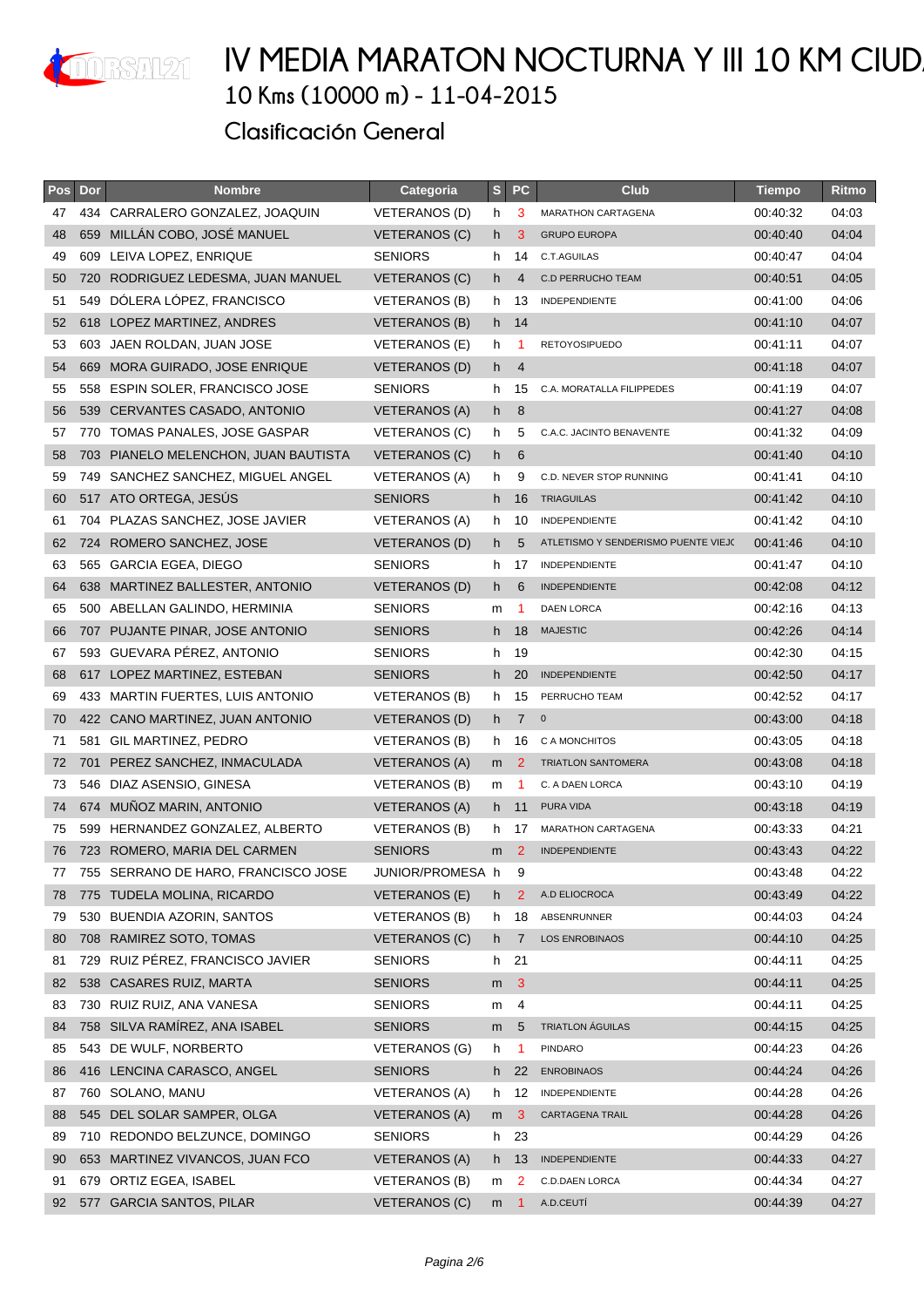

| <b>Pos</b> | Dor | <b>Nombre</b>                         | Categoria            | $s_{\parallel}$ | <b>PC</b>            | <b>Club</b>                      | <b>Tiempo</b> | Ritmo |
|------------|-----|---------------------------------------|----------------------|-----------------|----------------------|----------------------------------|---------------|-------|
| 93         |     | 731 RUIZ SANCHEZ, ANA MARIA           | VETERANOS (B)        | m               | 3                    | <b>ELIOCROCA</b>                 | 00:44:50      | 04:29 |
| 94         |     | 414 ESPINOSA CARMONA, DANIEL          | <b>VETERANOS (A)</b> | h.              | 14                   |                                  | 00:44:54      | 04:29 |
| 95         |     | 502 ALCARAZ ESPINOSA, HIPOLITO        | <b>SENIORS</b>       | h.              | 24                   | CLUB ATLETISMO TOTANA            | 00:45:00      | 04:30 |
| 96         |     | 608 LARIO CAMPOS, SERGIO              | <b>SENIORS</b>       |                 | h 25                 |                                  | 00:45:05      | 04:30 |
| 97         | 759 | SOBRINO TORRENS, RAMÓN                | VETERANOS (E)        | h               | 3                    | <b>MARATHON CARTAGENA</b>        | 00:45:14      | 04:31 |
| 98         |     | 559 FERNANDEZ BERZAL, ELENA           | <b>SENIORS</b>       | m               | 6                    | <b>RUNNING PINTO</b>             | 00:45:16      | 04:31 |
| 99         |     | 718 ROBLES SANCHEZ, CHEMA             | <b>VETERANOS (B)</b> | h.              | 19                   | C.A.AGUILAS                      | 00:45:23      | 04:32 |
| 100        |     | 654 MAYOR DIAZ, ENRIQUE               | VETERANOS (A)        | h.              | 15                   | <b>NO</b>                        | 00:45:31      | 04:33 |
| 101        |     | 541 CONESA ARRONTES, ARTURO           | <b>VETERANOS (A)</b> | h.              | 16                   |                                  | 00:45:37      | 04:33 |
| 102        |     | 531 CABAS SANCHEZ, PEDRO JOSE         | <b>VETERANOS (A)</b> |                 | h 17                 |                                  | 00:45:37      | 04:33 |
| 103        |     | 788 ZURANO HARO, DAMIAN               | VETERANOS (C)        | h               | 8                    |                                  | 00:45:38      | 04:33 |
|            |     | 104 780 VERA MELGAREJO, CRISTOBAL     | VETERANOS (B)        |                 | h 20                 | CD RUNTRITON CARTAGENA           | 00:45:44      | 04:34 |
| 105        |     | 421 PASCUAL SANCHEZ, JOAQUIN          | VETERANOS (F)        | h               | $\blacktriangleleft$ | 0                                | 00:45:45      | 04:34 |
| 106        |     | 597 HERAS PRIETO, FERNANDO            | <b>VETERANOS (B)</b> | h.              | 21                   | <b>CLUB MARATHON CARTAGENA</b>   | 00:45:49      | 04:34 |
| 107        |     | 516 ASENSIO PEREZ, MAICOR             | VETERANOS (B)        |                 | h 22                 |                                  | 00:45:58      | 04:35 |
| 108        |     | 647 MARTINEZ LASHERAS, RAQUEL MARIA   | <b>VETERANOS (A)</b> | m               | $\overline{4}$       | <b>INDEPENDIENTE</b>             | 00:46:01      | 04:36 |
| 109        |     | 751 SANFELIX SARABIA, JULIAN          | <b>VETERANOS (B)</b> | h.              | -23                  | INDEPENDIENTE                    | 00:46:16      | 04:37 |
| 110        |     | 756 SERRANO GUERAO, JESUS             | VETERANOS (B)        |                 | h 24                 | <b>INDEPENDIENTE</b>             | 00:46:18      | 04:37 |
| 111        |     | 595 GUILLÉN MARTÍNEZ-CORBALÁN, JAVIER | JUNIOR/PROMESA h     |                 | 10                   | INDEPENDIENTE                    | 00:46:25      | 04:38 |
| 112        |     | 551 DOMINGUEZ ALAMEDA, ALBERTO        | <b>VETERANOS (C)</b> | h.              | 9                    | <b>C.D RUNTRITON</b>             | 00:46:35      | 04:39 |
|            |     | 113 432 MARTINEZ, FILIP               | <b>SENIORS</b>       | h.              | 26                   | $\overline{0}$                   | 00:46:44      | 04:40 |
| 114        |     | 423 NAVARRO SANCHEZ, DANIEL           | <b>SENIORS</b>       |                 | h 27                 | ASOC DEPORTIVA GALIAN            | 00:47:06      | 04:42 |
|            |     | 115 743 SANCHEZ MARTINEZ, RAFAEL JUAN | VETERANOS (F)        | h.              | 2                    | <b>INDEPENDIENTE</b>             | 00:47:08      | 04:42 |
| 116        |     | 626 LUCAS LEAL, JOSE MANUEL           | <b>VETERANOS (A)</b> | h.              | 18                   | INDEPENDIENTE                    | 00:47:10      | 04:43 |
| 117        |     | 424 GARCIA SANCHEZ, AMADOR            | <b>SENIORS</b>       | h.              | 28                   | $\overline{\mathbf{0}}$          | 00:47:13      | 04:43 |
| 118        |     | 523 BELLVIS EGEA, DAVID               | <b>SENIORS</b>       |                 | h 29                 | <b>INDEPENDIENTE</b>             | 00:47:13      | 04:43 |
| 119        | 664 | MOLINA GALIANO, DIEGO                 | <b>VETERANOS (B)</b> | h               | 25                   |                                  | 00:47:21      | 04:44 |
| 120        |     | 419 LLORENS MIRALLES, YAGO            | JUNIOR/PROMESA h     |                 | 11 <sup>0</sup>      |                                  | 00:47:34      | 04:45 |
| 121        |     | 573 GARCIA PASTOR, JOSUE              | <b>SENIORS</b>       | h.              | -30                  |                                  | 00:47:34      | 04:45 |
| 122        |     | 777 URBANO MELLADO, FRANCISCO JAVIER  | <b>VETERANOS (A)</b> |                 | h 19                 |                                  | 00:47:35      | 04:45 |
|            |     | 123 501 ACOSTA, BEATRIZ               | <b>SENIORS</b>       | m               | 7                    | <b>CLUB MARATHON CARTAGENA</b>   | 00:47:38      | 04:45 |
| 124        |     | 594 GUILLÉN ALBACETE, NORBERTO        | VETERANOS (F)        | h.              | 3                    | <b>INDEPENDIENTE</b>             | 00:47:46      | 04:46 |
| 125        |     | 784 WATSON, KEVIN                     | VETERANOS (G)        | h               | 2                    | HORSFORTH HARRIERS (UK)          | 00:47:47      | 04:46 |
| 126        | 521 | <b>BAS NAVARRO, ANA</b>               | VETERANOS (A)        | m               | 5                    | <b>CLUB DAEN</b>                 | 00:47:57      | 04:47 |
| 127        |     | 568 GARCIA LOPEZ, DORI                | <b>SENIORS</b>       | m               | 8                    | SKECHERS-C.A.MOBEL SPORT-NOGALTE | 00:47:57      | 04:47 |
| 128        |     | 763 SORIANO MARTIN, YERAY             | <b>SENIORS</b>       | h               | 31                   |                                  | 00:48:08      | 04:48 |
| 129        | 509 | AMELA, TOMAS                          | <b>VETERANOS (B)</b> | h.              | 26                   |                                  | 00:48:13      | 04:49 |
| 130        | 610 | LILLO MATEO, CONCHI                   | <b>VETERANOS (A)</b> | m               | 6                    | RUNNING PINTO                    | 00:48:20      | 04:50 |
| 131        |     | 513 ARIAS GUIDO, ANA                  | VETERANOS (C)        | m               | $\overline{2}$       | INDEPENDIENTE                    | 00:48:20      | 04:50 |
| 132        |     | 716 ROBLES CABEZA, ARMANDO            | <b>SENIORS</b>       | h.              | 32                   | <b>RUNNING PINTO</b>             | 00:48:24      | 04:50 |
| 133        |     | 614 LOPEZ GARCIA, JOSE MARIA          | <b>VETERANOS (A)</b> | h.              | 20                   | CLUB TRIATLON CARAVACA           | 00:48:30      | 04:51 |
| 134        |     | 547 DIAZ GARCIA, DAVID                | VETERANOS (A)        | h               | 21                   | PIÑA RUNNING                     | 00:48:31      | 04:51 |
|            |     | 135 700 PEREZ ROSIQUE, ISIDRO JOSE    | VETERANOS (B)        |                 | h 27                 | COLGAOS RUNNING TEAM             | 00:48:31      | 04:51 |
| 136        |     | 715 ROBLES RUBIO, JUAN JOSE           | <b>VETERANOS (B)</b> | h.              | 28                   | C.A.T.TOTANA                     | 00:48:41      | 04:52 |
| 137        |     | 668 MOÑINO PLANES, DOLORES            | <b>VETERANOS (D)</b> | m               | -1                   | <b>INDEPENDIENTE</b>             | 00:48:51      | 04:53 |
| 138        |     | 697 PÉREZ CUENCA, ÁNGEL MANUEL        | <b>VETERANOS (A)</b> |                 | h 22                 | C.A. MORATALLA FILIPPEDES        | 00:49:03      | 04:54 |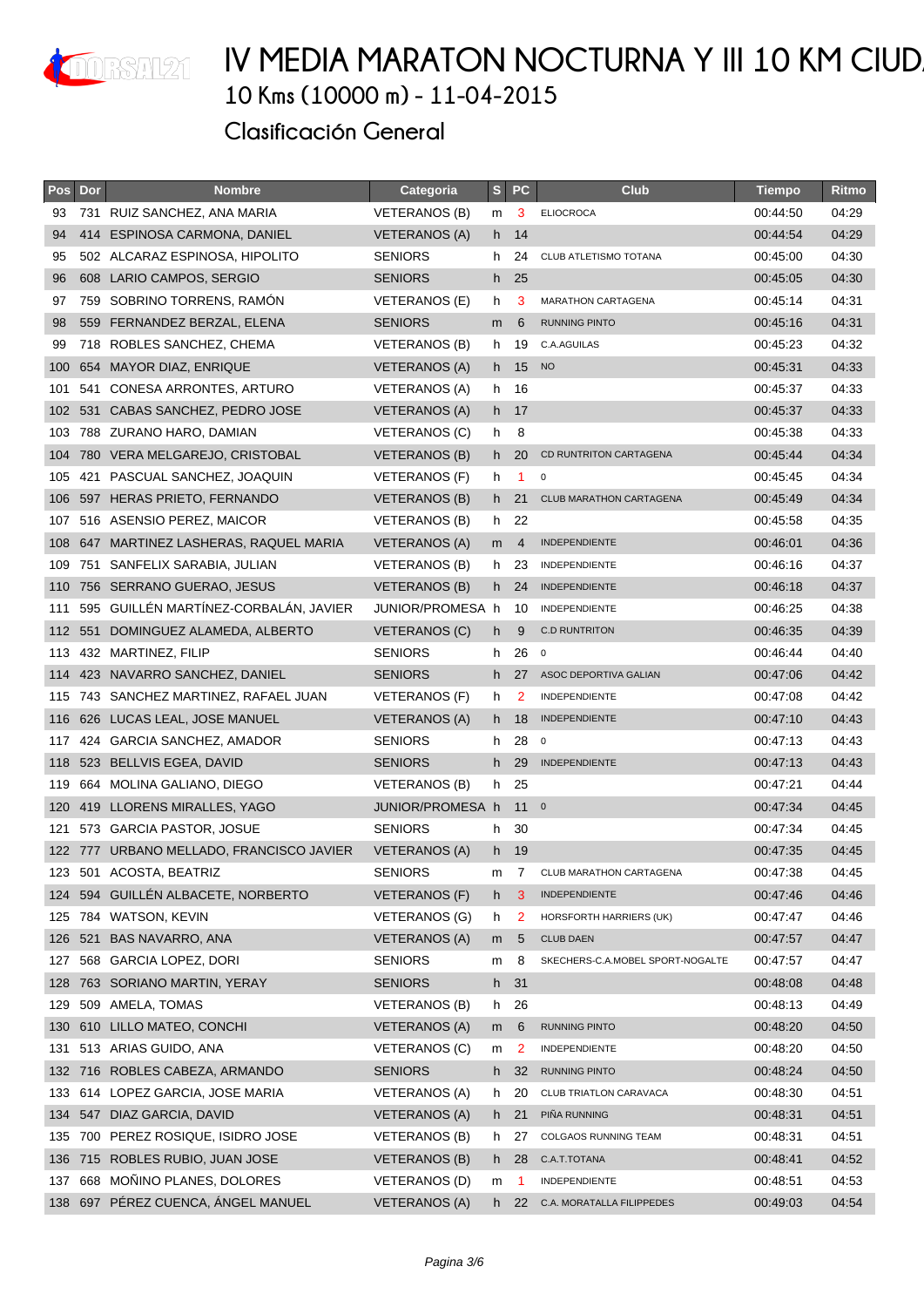

| Pos | Dor | <b>Nombre</b>                                         | Categoria            | S   | <b>PC</b>         | <b>Club</b>                  | <b>Tiempo</b> | Ritmo |
|-----|-----|-------------------------------------------------------|----------------------|-----|-------------------|------------------------------|---------------|-------|
|     |     | 139 787 ZAZO HERNANZ, RICARDO                         | VETERANOS (B)        | h.  | 29                | ATLETISMO AGUILAS            | 00:49:11      | 04:55 |
| 140 |     | 719 RODRIGUEZ, SANDRA                                 | <b>VETERANOS (A)</b> | m   | 7                 | <b>CLUB TRIATLON AGUILAS</b> | 00:49:11      | 04:55 |
| 141 |     | 537 CARRION PUJANTE, JUANA                            | VETERANOS (D)        | m   | 2                 | MARATHON CARTAGENA           | 00:49:14      | 04:55 |
| 142 |     | 534 CANO ESCOLAR, CRISTINA                            | <b>VETERANOS (A)</b> | m   | 8                 | <b>CA DAEN LORCA</b>         | 00:49:14      | 04:55 |
| 143 |     | 598 HERNANDEZ, BARTOLOME                              | <b>VETERANOS (G)</b> | h   | 3                 | <b>INDEPENDIENTE</b>         | 00:49:19      | 04:55 |
| 144 |     | 560 GALINDEZ CENTENO, EDER MAORE                      | <b>SENIORS</b>       | h   | - 33              |                              | 00:49:25      | 04:56 |
|     |     | 145 415 DE HARO JORDAN, JERONIMO                      | VETERANOS (B)        |     | h 30              |                              | 00:49:37      | 04:57 |
| 146 |     | 591 GRIÑÁN SERRANO, DANIEL                            | <b>VETERANOS (A)</b> |     | h 23              |                              | 00:49:39      | 04:57 |
| 147 |     | 663 MIRAS ONTIVEROS, LEANDRO                          | <b>VETERANOS (F)</b> | h   | 4                 | <b>MARATHON CARTAGENA</b>    | 00:49:47      | 04:58 |
| 148 |     | 736 SANCHEZ GARCIA, PEDRO                             | VETERANOS (B)        | h.  | 31                | <b>COLGAOS RUNNING TEAM</b>  | 00:49:49      | 04:58 |
| 149 |     | 699 PEREZ JIMENEZ, MARIA DE LOS ANGELES VETERANOS (A) |                      | m   | 9                 | CLUB ATLETISMO MANDARACHE    | 00:50:09      | 05:00 |
| 150 |     | 431 ESPARZA CAMPILLO, EUSEBIO                         | <b>SENIORS</b>       | h   | $34 \quad o$      |                              | 00:50:11      | 05:01 |
| 151 |     | 582 GIMENEZ GARCIA, MARI                              | <b>VETERANOS (A)</b> | m   | 10                | INDEPENDIENTE                | 00:50:11      | 05:01 |
| 152 |     | 522 BELCHI ESPADAS, FERNANDO                          | VETERANOS (C)        | h.  | 10                | ATLETISMO ALHAMA             | 00:50:23      | 05:02 |
| 153 |     | 649 MARTINEZ MARTINEZ, FRANCISCO                      | VETERANOS (B)        |     | h 32              |                              | 00:50:40      | 05:04 |
| 154 |     | 508 AMATE PORTILLO, ALEJANDRO                         | <b>VETERANOS (A)</b> | h - | 24                | <b>INDEPENDIENTE</b>         | 00:50:43      | 05:04 |
| 155 |     | 739 SANCHEZ HERVAS, HODEI                             | <b>SENIORS</b>       | h.  | 35                |                              | 00:50:48      | 05:04 |
| 156 |     | 702 PIANELO BAS, ESTEBAN                              | <b>VETERANOS (A)</b> |     | h 25              |                              | 00:51:08      | 05:06 |
| 157 |     | 554 ECHEVERRÍA JIMÉNEZ, CARLOS JAVIER                 | VETERANOS (A)        | h   | 26                |                              | 00:51:10      | 05:07 |
| 158 |     | 706 PRIETO LÓPEZ, PASCUAL                             | <b>SENIORS</b>       | h   | 36                | C.A. MORATALLA FILIPPEDES    | 00:51:12      | 05:07 |
| 159 |     | 389 VILLASEVIL ALBALADEJO, ALFONSO                    | <b>SENIORS</b>       | h   | 37                | <b>RUNNING PINTO</b>         | 00:51:13      | 05:07 |
| 160 |     | 583 GÓMEZ FERNÁNDEZ, ERNESTO                          | <b>SENIORS</b>       | h.  | 38                |                              | 00:51:18      | 05:07 |
| 161 |     | 634 MARIN SANCHEZ, JOSE MARIA                         | VETERANOS (C)        | h.  | 11                |                              | 00:51:22      | 05:08 |
| 162 |     | 578 GARCIA VERA, FRANCISCO                            | <b>VETERANOS (B)</b> | h   | 33                | PESCALHAMA                   | 00:51:24      | 05:08 |
| 163 |     | 752 SAURA CENON, PATRICIO ANTONIO                     | VETERANOS (E)        | h   | 4                 | CLUB ATLETISMO TOTANA        | 00:51:25      | 05:08 |
| 164 |     | 524 BERNAL SORO, ANTONIO                              | JUNIOR/PROMESA h     |     | $12 \overline{ }$ | AMIGOS DEL JUEVES            | 00:51:27      | 05:08 |
| 165 |     | 774 TORROGLOSA TORROGLOSA, PEDRO ANTI VETERANOS (D)   |                      | h   | 8                 |                              | 00:51:28      | 05:08 |
| 166 |     | 666 MONTELLANO LOPEZ, MARINA                          | <b>SENIORS</b>       | m   | 9                 |                              | 00:51:32      | 05:09 |
|     |     | 167 646 MARTINEZ GUERRERO, INMACULADA                 | <b>SENIORS</b>       | m   | 10                | <b>INDEPENDIENTE</b>         | 00:51:47      | 05:10 |
| 168 |     | 566 GARCIA GARCIA, FULGENCIO                          | <b>VETERANOS (A)</b> | h.  | 27                | ATLETISMO ALHAMA             | 00:52:10      | 05:13 |
|     |     | 169 785 YAGO UGARTE, INES                             | <b>SENIORS</b>       | m   | -11               |                              | 00:52:13      | 05:13 |
| 170 |     | 503 ALCARAZ LOPEZ, ALFONSO                            | <b>SENIORS</b>       | h.  | 39                | <b>INDEPENDIENTE</b>         | 00:52:24      | 05:14 |
| 171 |     | 633 MARIN CASTILLO, ASCENSION                         | <b>VETERANOS (C)</b> | m   | 3                 | PEDROPINTOR                  | 00:52:40      | 05:16 |
| 172 |     | 620 LOPEZ PELLICER, RAQUEL                            | <b>SENIORS</b>       | m   | 12                | C.A MANDARACHE CARTAGENA     | 00:52:44      | 05:16 |
| 173 |     | 615 LOPEZ GRAÑA, ENCARNACIÓN                          | <b>VETERANOS (B)</b> | m   | 4                 |                              | 00:52:45      | 05:16 |
| 174 |     | 673 MUÑOZ LOPEZ, ELENA                                | VETERANOS (A)        | m   | 11                | MARATHON CARTAGENA           | 00:52:52      | 05:17 |
| 175 |     | 745 SANCHEZ PAGAN, ANTONIO                            | <b>SENIORS</b>       | h   | 40                | C.A. MANDARACHE              | 00:52:57      | 05:17 |
| 176 |     | 616 LOPEZ LOPEZ, PAKY                                 | <b>SENIORS</b>       | m   | 13                | <b>ENROBINAOS</b>            | 00:53:03      | 05:18 |
| 177 |     | 722 ROMERA SASTRE, MARTIN                             | VETERANOS (C)        | h   | 12                | <b>LORCA TEAM</b>            | 00:53:17      | 05:19 |
| 178 |     | 532 CALDERON DORDA, ALBERTO                           | VETERANOS (D)        | h.  | 9                 | <b>INDEPENDIENTE</b>         | 00:53:26      | 05:20 |
| 179 | 641 | MARTINEZ FRESNEDA, PEDRO JOSE                         | VETERANOS (D)        | h.  | 10                | MARATHON CARTAGENA           | 00:53:26      | 05:20 |
| 180 |     | 567 GARCIA GONZALEZ, JUAN FRANCISCO                   | <b>SENIORS</b>       | h.  | 41                |                              | 00:53:29      | 05:20 |
| 181 |     | 596 GUIRAO GARCIA, CARMEN                             | <b>VETERANOS (A)</b> | m   | 12                | CAC JACINTO BENAVENTE        | 00:53:36      | 05:21 |
| 182 |     | 694 PEÑA LOZANO, SERGIO                               | <b>SENIORS</b>       | h.  | 42                | <b>RUNNING PINTO</b>         | 00:53:38      | 05:21 |
| 183 |     | 527 BLANCO PULET, ALEJANDRO                           | VETERANOS (A)        | h.  | 28                |                              | 00:54:02      | 05:24 |
| 184 |     | 526 BERNAT VERDU, DANI                                | <b>VETERANOS (C)</b> | h.  | 13                | CLUB ATLETISME CAMALLAES     | 00:54:05      | 05:24 |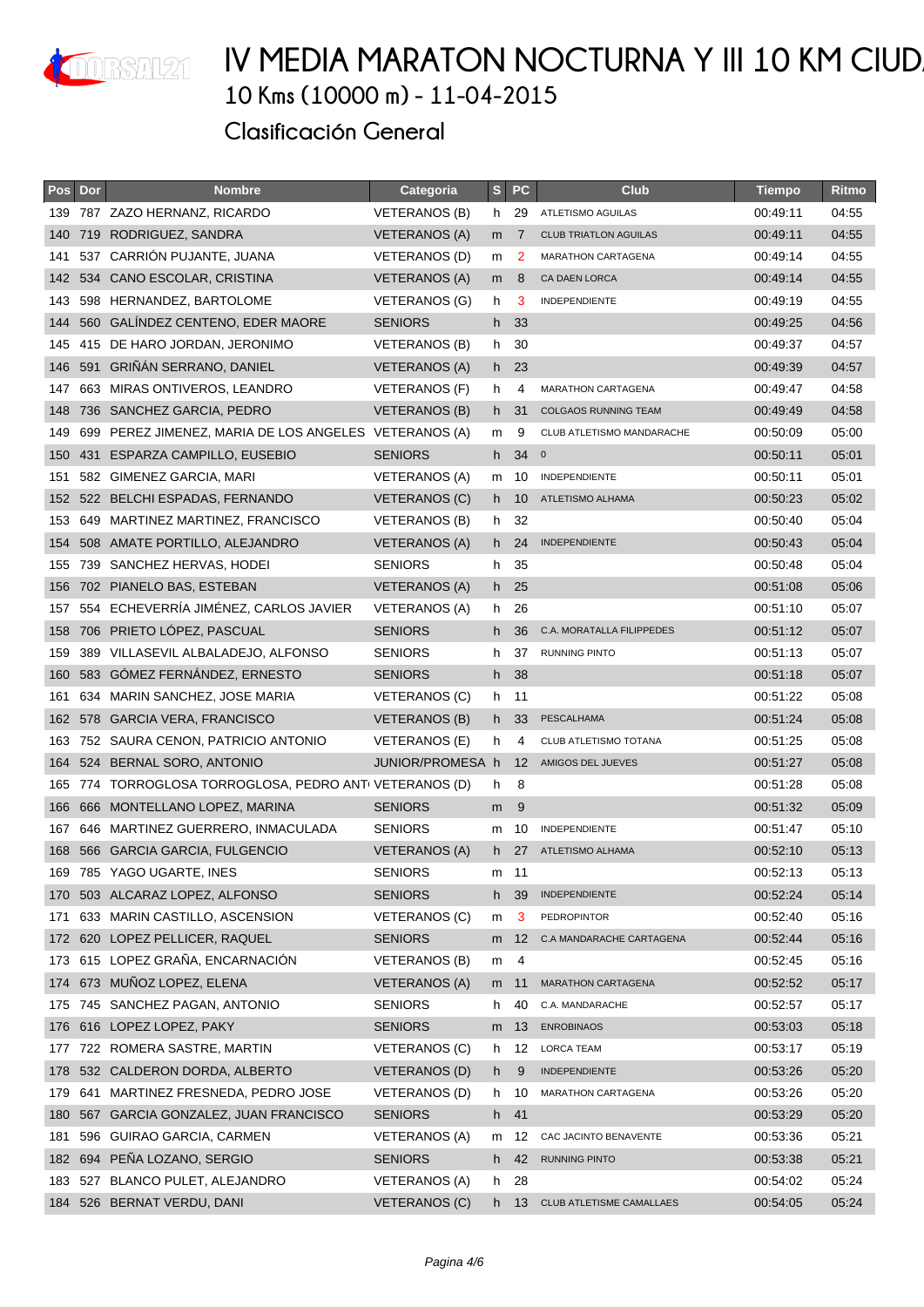

| Pos | Dor | <b>Nombre</b>                           | Categoria            | S              | <b>PC</b>       | <b>Club</b>                       | <b>Tiempo</b> | Ritmo |
|-----|-----|-----------------------------------------|----------------------|----------------|-----------------|-----------------------------------|---------------|-------|
| 185 |     | 525 BERNAT IBORRA, LLUIS                | JUNIOR/PROMESA h     |                | 13              | <b>CLUB ATLETISME ALCOI</b>       | 00:54:06      | 05:24 |
| 186 |     | 619 LOPEZ MOLINA, PURIFICACION          | <b>VETERANOS (C)</b> | m              | 4               | CAC JACINTO BENAVNTE              | 00:54:12      | 05:25 |
| 187 |     | 570 GARCIA MOGEANO, TOMAS               | VETERANOS (D)        | h.             | 11              | RUNNING PINTO                     | 00:54:24      | 05:26 |
| 188 |     | 773 TORRES HERNANDEZ, GUSTAVO           | <b>VETERANOS (B)</b> | h.             | 34              | <b>COLGAOS RUNNING TEAM</b>       | 00:54:24      | 05:26 |
| 189 |     | 728 RUIZ HERNANDEZ, NOELIA              | <b>SENIORS</b>       | m              | -14             |                                   | 00:54:30      | 05:27 |
| 190 |     | 590 GREENWOOD, MARCOS                   | <b>SENIORS</b>       | h.             | 43              | <b>CLINICA ER</b>                 | 00:54:31      | 05:27 |
| 191 |     | 574 GARCIA PEREZ, ELENA                 | <b>SENIORS</b>       |                | m 15            |                                   | 00:54:33      | 05:27 |
| 192 | 660 | MIÑARRO FERNANDEZ, SERGIO               | <b>VETERANOS (B)</b> | h              | 35              |                                   | 00:54:33      | 05:27 |
| 193 |     | 680 ORTIZ GARCIA-VASO, CARLOS           | VETERANOS (D)        | h              | 12              | ATLETISMO MANDARACHE              | 00:54:35      | 05:27 |
| 194 |     | 681 ORTIZ GARCÍA-VASO, ENCARNACION      | VETERANOS (C)        | m <sub>5</sub> |                 | <b>MANDARACHE</b>                 | 00:54:35      | 05:27 |
| 195 |     | 685 PALLARÉS RUIZ, CARINA               | VETERANOS (C)        | m              | 6               |                                   | 00:54:40      | 05:28 |
| 196 |     | 555 EGEA ZURANO, SELENA                 | JUNIOR/PROMESA m     |                | -1              | H2O HUÉRCAL-OVERA                 | 00:54:52      | 05:29 |
| 197 |     | 765 SOTO BORRAJO, M. ANGELES            | VETERANOS (B)        | m              | -5              |                                   | 00:55:02      | 05:30 |
| 198 |     | 605 JODAR TORRECILLAS, JUAN PEDRO       | <b>VETERANOS (B)</b> | h.             | 36              | <b>DAEN</b>                       | 00:55:22      | 05:32 |
| 199 | 420 | LUKASZ, ZIOBROWSKI                      | <b>VETERANOS (A)</b> | h.             | 29              |                                   | 00:55:30      | 05:33 |
| 200 | 429 | JIMENEZ PASTOR, FRANCISCO PATRICIO      | VETERANOS (D)        | h -            | 13 <sub>0</sub> |                                   | 00:55:33      | 05:33 |
| 201 |     | 624 LÓPEZ VIUDEZ, JOSÉ                  | <b>SENIORS</b>       | h.             | 44              | H2O HUÉRCAL-OVERA                 | 00:55:36      | 05:33 |
| 202 |     | 544 DEL RIO MATEOS, PEDRO               | <b>VETERANOS (D)</b> | h.             | 14              | CAC JACINTO BENAVENTE             | 00:55:45      | 05:34 |
| 203 |     | 417 LENCINA DIAZ, PEDRO                 | <b>VETERANOS (G)</b> | h              | 4               | <b>ENROBINAOS</b>                 | 00:55:46      | 05:34 |
| 204 |     | 767 TATORYTE, DANIELE                   | JUNIOR/PROMESA m     |                | 2               | <b>BEGIMO KLUBAS</b>              | 00:55:48      | 05:34 |
| 205 |     | 698 PEREZ GAMBIN, MARIA                 | VETERANOS (A)        |                | m 13            | <b>CLINICA ER</b>                 | 00:55:49      | 05:34 |
| 206 |     | 753 SEGOVIA MONTIEL, MARI ANGELES       | VETERANOS (A)        |                | m 14            | PURA VIDA                         | 00:56:00      | 05:36 |
| 207 |     | 754 SEGURA MORENO, ALFONSO              | VETERANOS (C)        | h.             | 14              | LA CARRASCA                       | 00:56:03      | 05:36 |
| 208 |     | 744 SANCHEZ NAVARRO, ALICIA             | VETERANOS (D)        | m              | -3              |                                   | 00:56:03      | 05:36 |
| 209 |     | 557 ESCOBEDO LOPEZ, CHARO               | <b>VETERANOS (E)</b> | m              | $\overline{2}$  | CAC JACINTO BENAVENTE             | 00:56:11      | 05:37 |
| 210 |     | 514 ARJONA GARCIA, PEDRO                | <b>VETERANOS (A)</b> |                | $h$ 30          |                                   | 00:56:19      | 05:37 |
| 211 |     | 542 DE LA FUENTE LOPEZ, ANGEL           | VETERANOS (E)        | h              | 5               | C.A. TORRE PACHECO                | 00:56:23      | 05:38 |
|     |     | 212 428 AYALA RODRIGUEZ, JUAN           | VETERANOS (F)        | h.             | 5               | $\mathbf 0$                       | 00:56:25      | 05:38 |
| 213 |     | 515 ASENSIO LOPEZ, ANTONIA              | VETERANOS (F)        | m              | -1              | <b>MARATHON CARTAGENA</b>         | 00:56:26      | 05:38 |
|     |     | 214 746 SANCHEZ PEREZ, MARIA JOSE       | <b>SENIORS</b>       | m              | 16              | C.A. MORATALLA FILIPPEDES         | 00:56:31      | 05:39 |
|     |     | 215 789 PALOMARES TORRES, JUAN BAUTISTA | VETERANOS (B)        | h.             | 37              |                                   | 00:56:34      | 05:39 |
| 216 |     | 671 MORENO SALAS, JOSE LUIS             | <b>VETERANOS (B)</b> | h -            | $38 -$          |                                   | 00:56:34      | 05:39 |
|     |     | 217 783 VIVANCOS ROS, ISIDRO            | VETERANOS (B)        | h.             | 39              | CLUB ATLETISMO TORRE PACHECO      | 00:56:46      | 05:40 |
| 218 |     | 572 GARCÍA PALLARÉS, JUAN MANUEL        | <b>SENIORS</b>       | h              | 45              |                                   | 00:56:48      | 05:40 |
|     |     | 219 588 GÓMEZ PRADA, HERNANDO           | VETERANOS (A)        | h.             | -31             |                                   | 00:57:13      | 05:43 |
| 220 |     | 430 GARCIA ARAEZ, EVARISTO              | <b>VETERANOS (E)</b> | h              | 6               |                                   | 00:57:14      | 05:43 |
| 221 | 561 | GALLEGO NÚÑEZ, JUAN JOSE                | <b>VETERANOS (C)</b> | h              | 15              | MANDARACHE                        | 00:57:14      | 05:43 |
| 222 |     | 563 GARCIA JORQUERA, BELEN              | <b>VETERANOS (B)</b> | m              | 6               |                                   | 00:57:24      | 05:44 |
| 223 |     | 642 MARTÍNEZ GALLARDO, BLAS JOSE        | <b>VETERANOS (A)</b> |                | h 32            |                                   | 00:57:36      | 05:45 |
| 224 |     | 640 MARTINEZ FRANCES, ANTONIO           | <b>VETERANOS (C)</b> | h.             | 16              | <b>MARATON CARTAGENA</b>          | 00:57:53      | 05:47 |
| 225 |     | 625 LOZANO SANCHEZ, MARIA ISABEL        | <b>VETERANOS (A)</b> | m              | 15              | REVERTE MOTOR TEAM                | 00:57:56      | 05:47 |
| 226 |     | 711 REVERTE TERRONES, JUAN DIEGO        | <b>VETERANOS (A)</b> | h              | 33              | REVERTE MOTOR TEAM                | 00:57:56      | 05:47 |
| 227 |     | 606 JORQUERA JORDÁN, ALBA               | <b>SENIORS</b>       |                | m 17            |                                   | 00:58:07      | 05:48 |
| 228 |     | 418 PELAEZ OLIVARES, ENRRIQUE           | <b>VETERANOS (A)</b> | h -            | 340             |                                   | 00:58:07      | 05:48 |
| 229 |     | 772 TORRENTE GRANERO, ROSA              | VETERANOS (C)        | m              | 7               | CENTRO DEPORTIVO H20 HUÉRCAL-OVER | 00:58:15      | 05:49 |
|     |     | 230 512 ARANA SANCHEZ, MANUEL ALEJANDRO | <b>VETERANOS (C)</b> |                | h 17            |                                   | 00:58:28      | 05:50 |